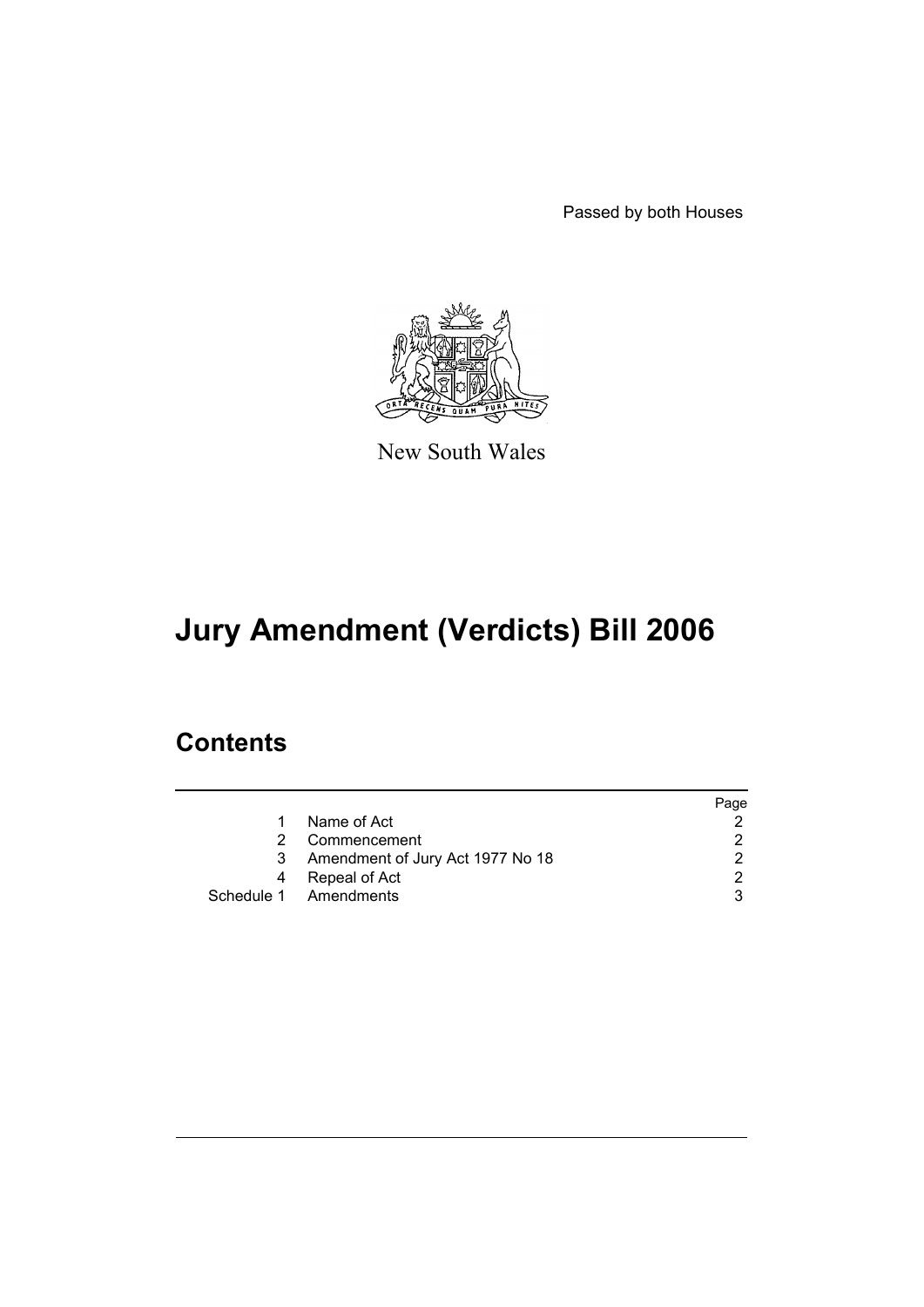*I certify that this PUBLIC BILL, which originated in the LEGISLATIVE ASSEMBLY, has finally passed the LEGISLATIVE COUNCIL and the LEGISLATIVE ASSEMBLY of NEW SOUTH WALES.*

> *Clerk of the Legislative Assembly. Legislative Assembly, Sydney, , 2006*



New South Wales

# **Jury Amendment (Verdicts) Bill 2006**

Act No , 2006

An Act to amend the *Jury Act 1977* to permit majority jury verdicts in criminal proceedings.

*I have examined this Bill, and find it to correspond in all respects with the Bill as finally passed by both Houses.*

*Chairman of Committees of the Legislative Assembly.*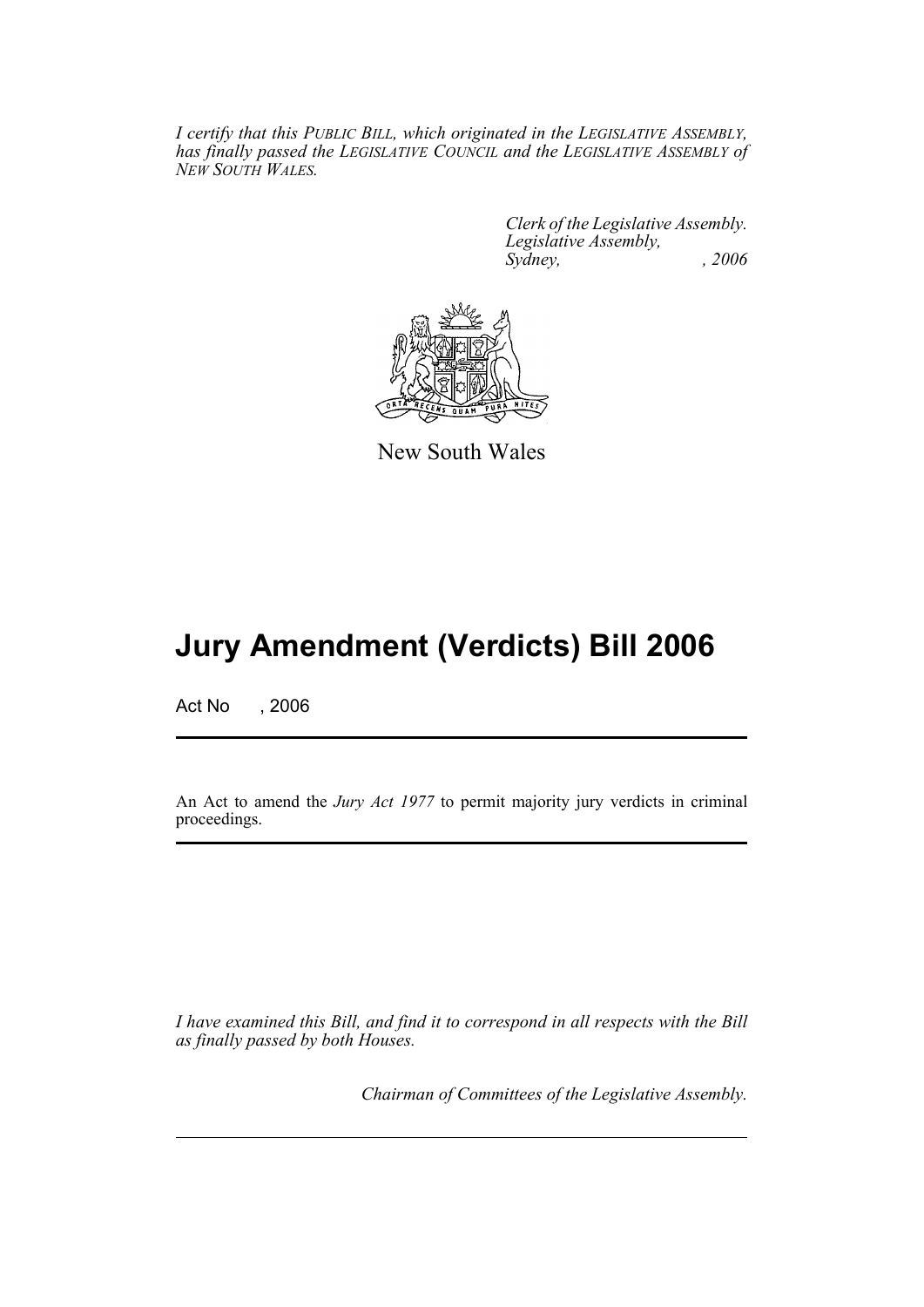## **The Legislature of New South Wales enacts:**

# **1 Name of Act**

This Act is the *Jury Amendment (Verdicts) Act 2006*.

# **2 Commencement**

This Act commences on a day to be appointed by proclamation.

# **3 Amendment of Jury Act 1977 No 18**

The *Jury Act 1977* is amended as set out in Schedule 1.

# **4 Repeal of Act**

- (1) This Act is repealed on the day following the day on which this Act commences.
- (2) The repeal of this Act does not, because of the operation of section 30 of the *Interpretation Act 1987*, affect any amendment made by this Act.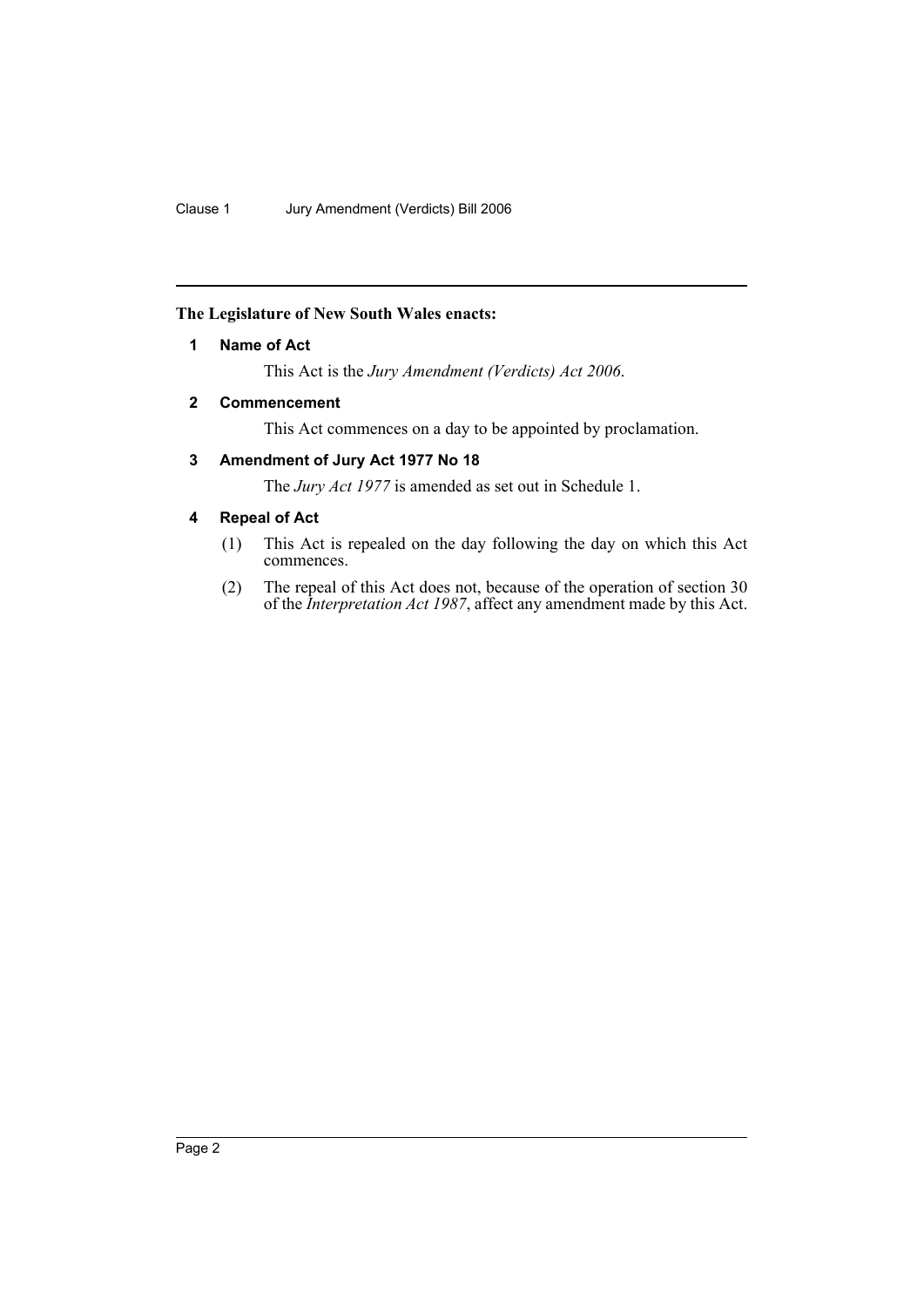Jury Amendment (Verdicts) Bill 2006

Amendments **Schedule 1** and the set of the set of the set of the set of the set of the set of the set of the set of the set of the set of the set of the set of the set of the set of the set of the set of the set of the set

# **Schedule 1 Amendments**

(Section 3)

### **[1] Sections 55F and 56**

Omit section 56. Insert instead:

#### **55F Majority verdicts in criminal proceedings**

- (1) This section applies in respect of a verdict in criminal proceedings where the jury consists of not less than 11 persons.
- (2) A majority verdict may be returned by a jury in criminal proceedings if:
	- (a) a unanimous verdict has not been reached after the jurors have deliberated for a period of time (being not less than 8 hours) that the court considers reasonable having regard to the nature and complexity of the criminal proceedings, and
	- (b) the court is satisfied, after examination on oath of one or more of the jurors, that it is unlikely that the jurors will reach a unanimous verdict after further deliberation.

### (3) In this section:

*majority verdict* means:

- (a) a verdict agreed to by 11 jurors where the jury consists of 12 persons at the time the verdict is returned, or
- (b) a verdict agreed to by 10 jurors where the jury consists of 11 persons at the time the verdict is returned.

*unanimous verdict* means a verdict agreed to by all members of the jury.

- (4) A verdict that the accused is guilty of an offence against a law of the Commonwealth must be unanimous.
- (5) This section extends to any alternative verdict that is available to a jury at law.

### **56 Discharge of jury that disagree in criminal proceedings**

(1) Where a jury in criminal proceedings has retired, and the jury consists of 11 or 12 persons, the court in which the proceedings are being tried may discharge the jury if it finds, after examination on oath of one or more of the jurors, that it is unlikely that the jurors will reach a unanimous verdict or a majority verdict under section 55F.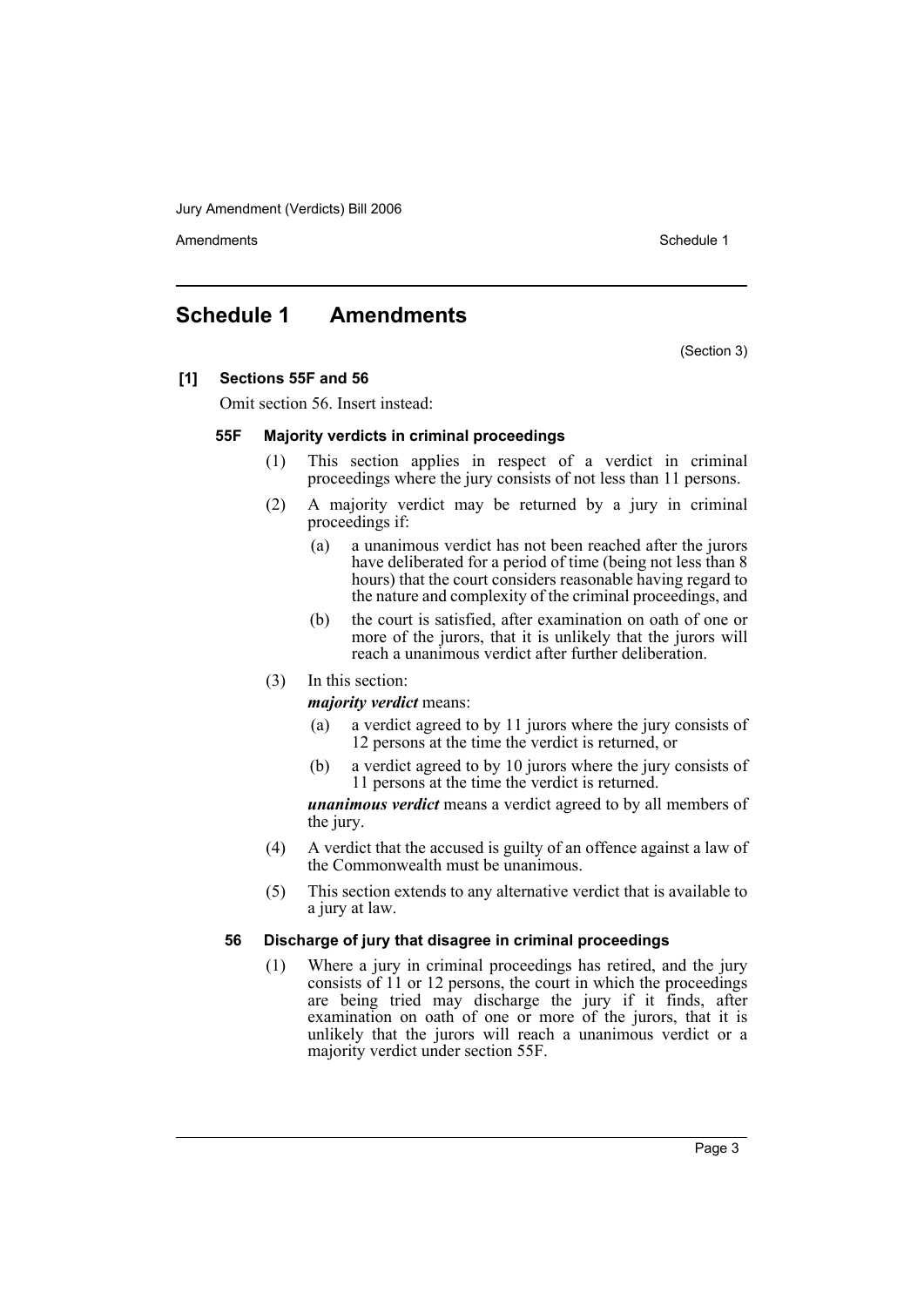#### Jury Amendment (Verdicts) Bill 2006

Schedule 1 Amendments

- (2) Where a jury in criminal proceedings has retired, and the jury consists of 11 or 12 persons, the court in which the proceedings are being tried may not discharge the jury under this section if it finds, after examination on oath of one or more of the jurors, that it is likely that the jurors will reach a majority verdict under section 55F.
- (3) Where a jury in criminal proceedings has retired, and the jury consists of 10 persons or less, the court in which the proceedings are being tried may discharge the jury if it finds, after examination on oath of one or more of the jurors, that it is unlikely that the jurors will reach a unanimous verdict.

#### **[2] Section 80**

Insert after section 79:

#### **80 Review of majority verdict amendments**

- (1) The Minister is to review the operation of the amendments made to this Act by the *Jury Amendment (Verdicts) Act 2006* to determine whether the policy objectives of those amendments remain valid and whether the terms of the amendments remain appropriate for securing those objectives.
- (2) The review is to be undertaken as soon as possible after the period of 5 years from the commencement of the *Jury Amendment (Verdicts) Act 2006*.
- (3) A report of the outcome of the review is to be tabled in each House of Parliament within 12 months after the end of the period of 5 years.

# **[3] Schedule 8 Transitional and savings provisions**

Insert at the end of clause 1A (1):

*Jury Amendment (Verdicts) Act 2006*